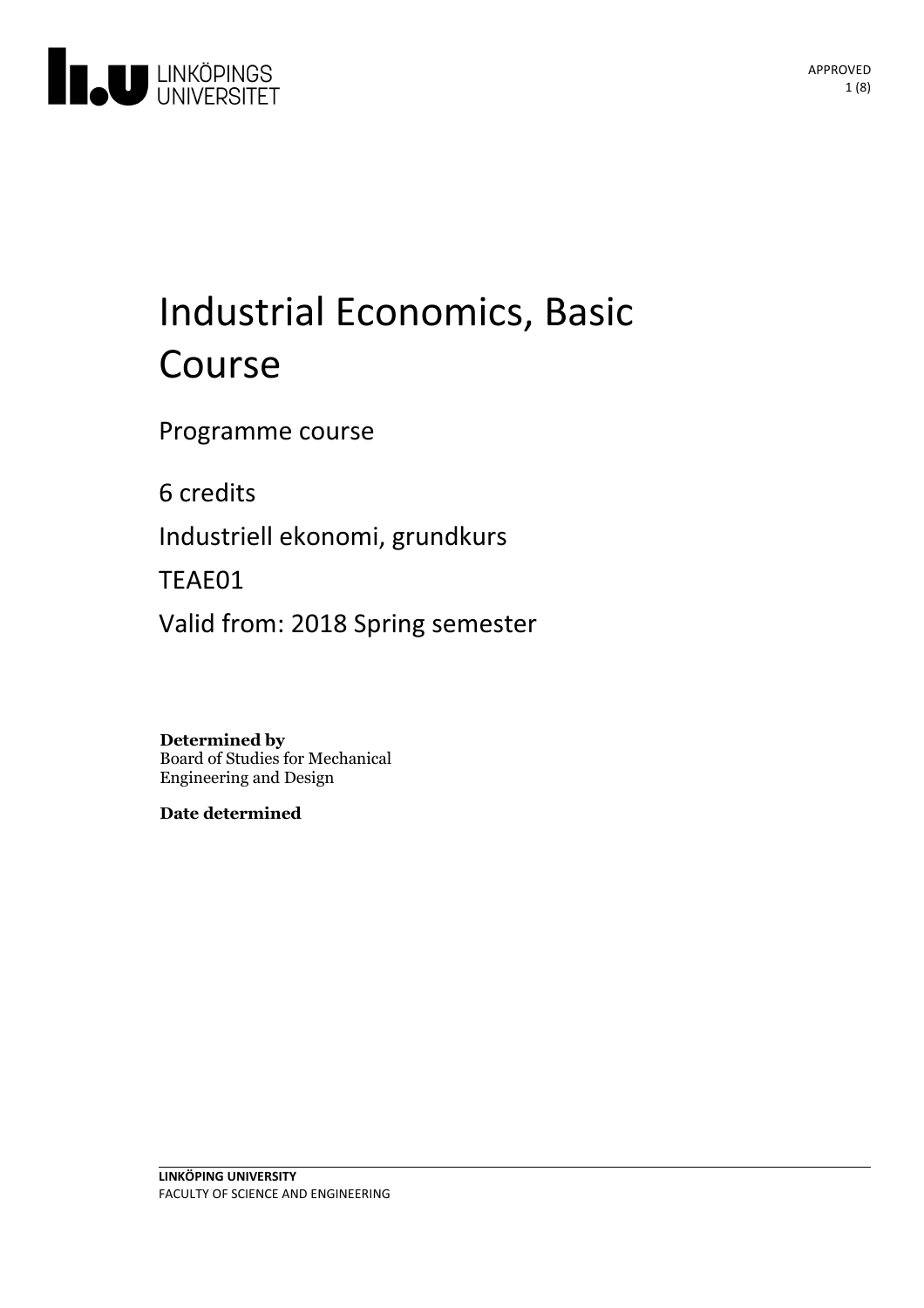# Main field of study

Industrial Engineering and Management

Course level

First cycle

# Advancement level

 $G_1X$ 

# Course offered for

- Computer Engineering, B Sc in Engineering
- Engineering Electronics, B Sc in Engineering
- Mathematics, Bachelor's Programme
- Protein Science, Master's Programme
- Chemical Analysis Engineering, B Sc in Engineering
- Mechanical Engineering, B Sc in Engineering
- Chemistry, Bachelor´s Programme
- Computer Science and Engineering, M Sc in Engineering
- $\bullet$  Information Technology, M Sc in Engineering
- Chemical Biology, M Sc in Engineering
- Biomedical Engineering, M Sc in Engineering
- Computer Science and Software Engineering, M Sc in Engineering
- Engineering Biology, M Sc in Engineering
- Applied Physics and Electrical Engineering International, M Sc in Engineering
- Applied Physics and Electrical Engineering, M Sc in Engineering
- Physics and Nanotechnology
- Chemical Biology
- Design and Product Development, M Sc in Engineering
- Energy Environment Management, M Sc in Engineering

# Entry requirements

Note: Admission requirements for non-programme students usually also include admission requirements for the programme and threshold requirements for progression within the programme, or corresponding.

# **Prerequisites**

Calculus, linear algebra

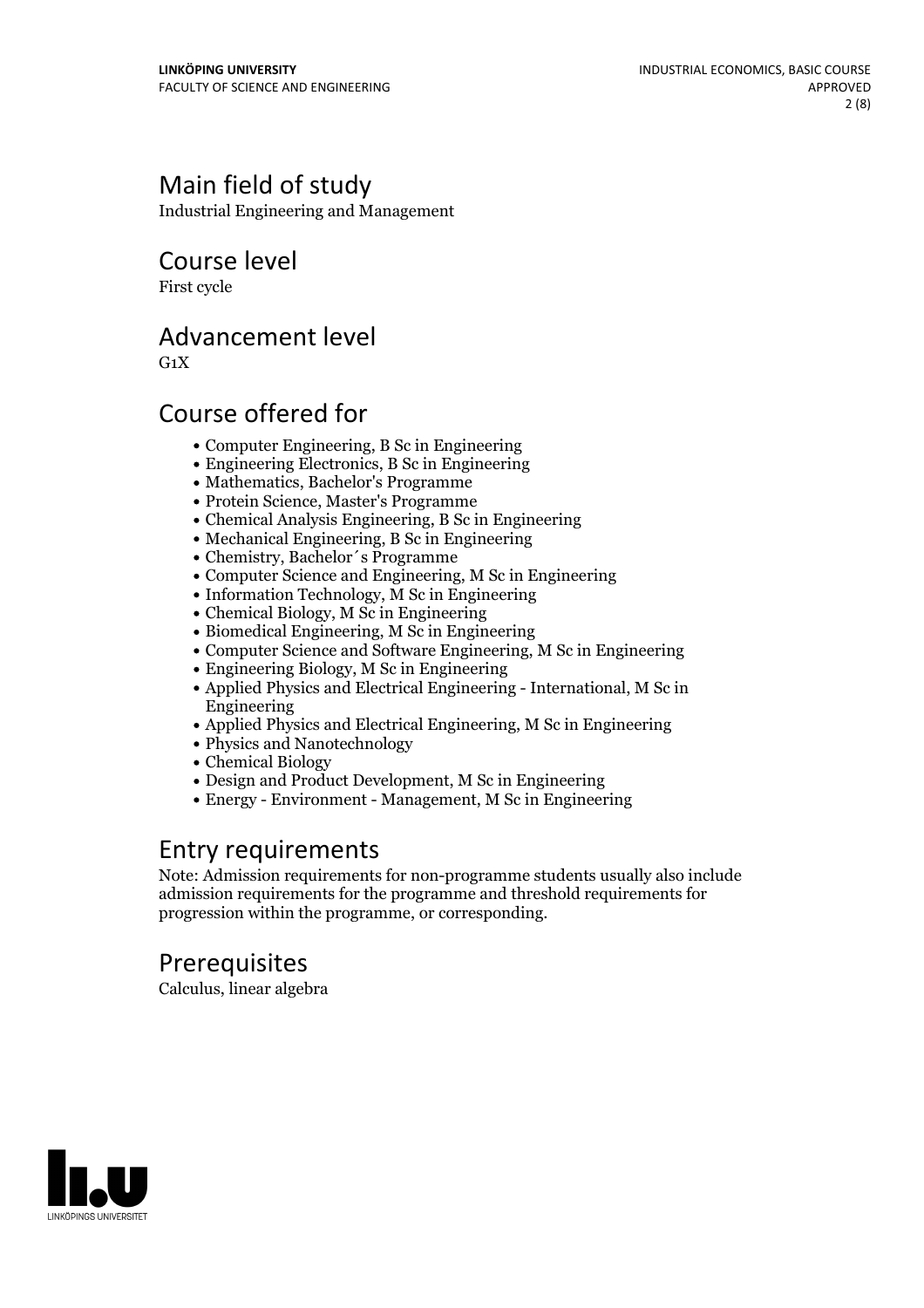# Intended learning outcomes

The course aims to give the students a holistic view of how companies operate and are governed. After the course the students should:<br>• Describe and explain what it takes to start and run a business.

- 
- $\bullet$  Describe, explain and apply different product and investment calculation methods.
- methods. Describe, explain and apply how the budget process works at <sup>a</sup> company. Describe and explain the basics of accounting. Describe, explain and apply an annual report by calculating key financial
- 
- indicators
- Communicate economic-focused information and related analyses.

Course content<br>How to start and run a business, stakeholders. Cost and revenue concepts. Product profitability and investment calculations, budgeting. Bookkeeping, accounting, reporting and financial analysis.

# Teaching and working methods

Lectures give the background to the different areas in the course, which are then analyzed in seminars and labs. The course also includes case in which the student will be able to apply their skills in reality-based Case.

# Examination

| TEN1                                                                              | Written examination      | 3 credits | U, 3, 4, 5 |
|-----------------------------------------------------------------------------------|--------------------------|-----------|------------|
| PRA1                                                                              | Project work             | 2 credits | U.G        |
| LAB1                                                                              | Computer laboratory work | 1 credits | U.G        |
| Holmström, N.: Företagsekonomi – från begrepp till beslut, Bonnier utbildning, or |                          |           |            |
| similar book.                                                                     |                          |           |            |

## Grades

Four-grade scale, LiU, U, 3, 4, 5

### **Department**

Institutionen för ekonomisk och industriell utveckling

# Director of Studies or equivalent

Johan Holtström

Examiner Sofi Rehme

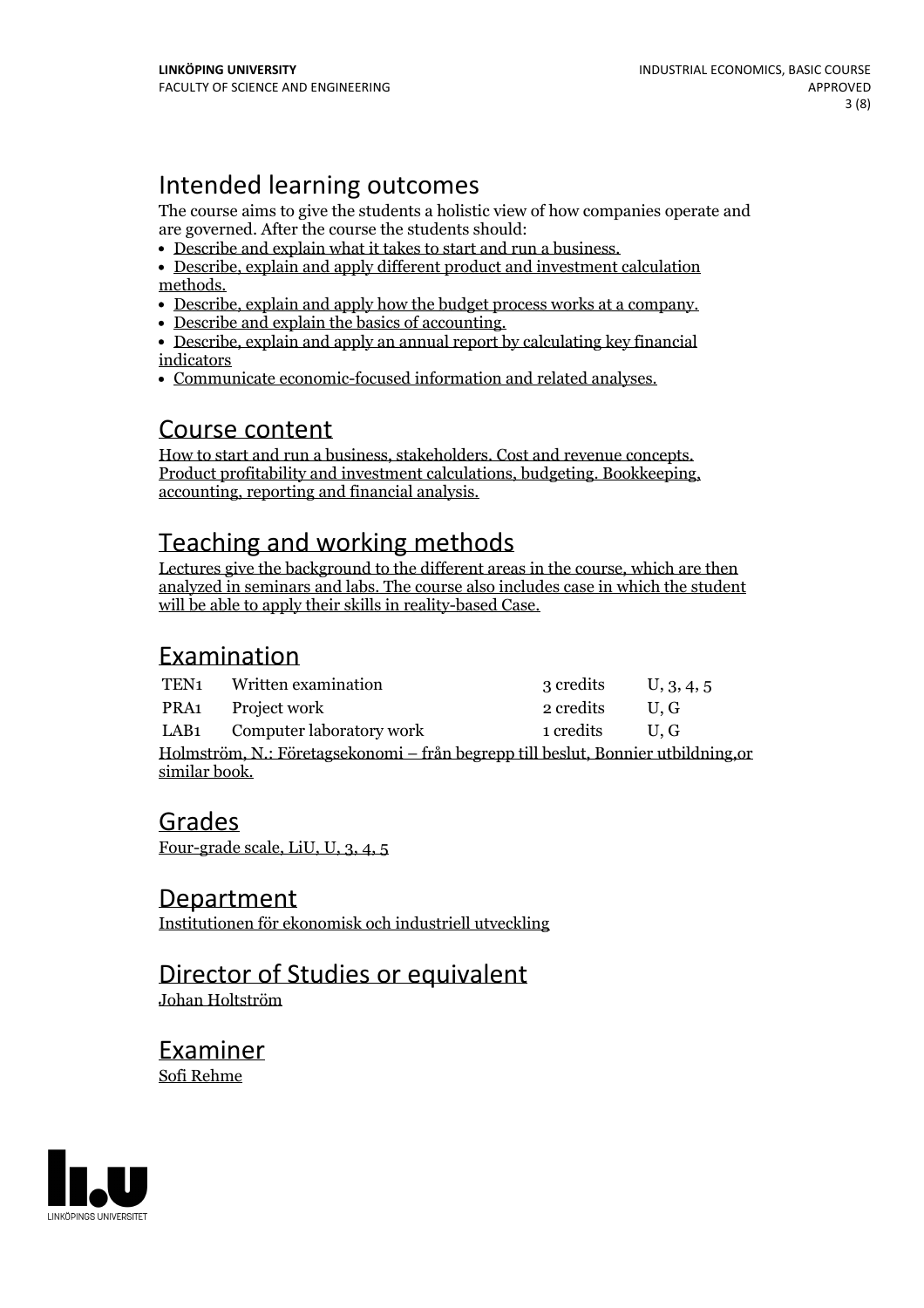# Course website and other links

<http://www.iei.liu.se/indek/utbildning/industriell-ekonomi/teae01?l=sv>

# Education components

Preliminary scheduled hours: 135 h Recommended self-study hours: 25 h

# Course literature

Holmström, N.: Företagsekonomi – från begrepp till beslut, Bonnier utbildning, senaste utgåvan, eller liknande bok

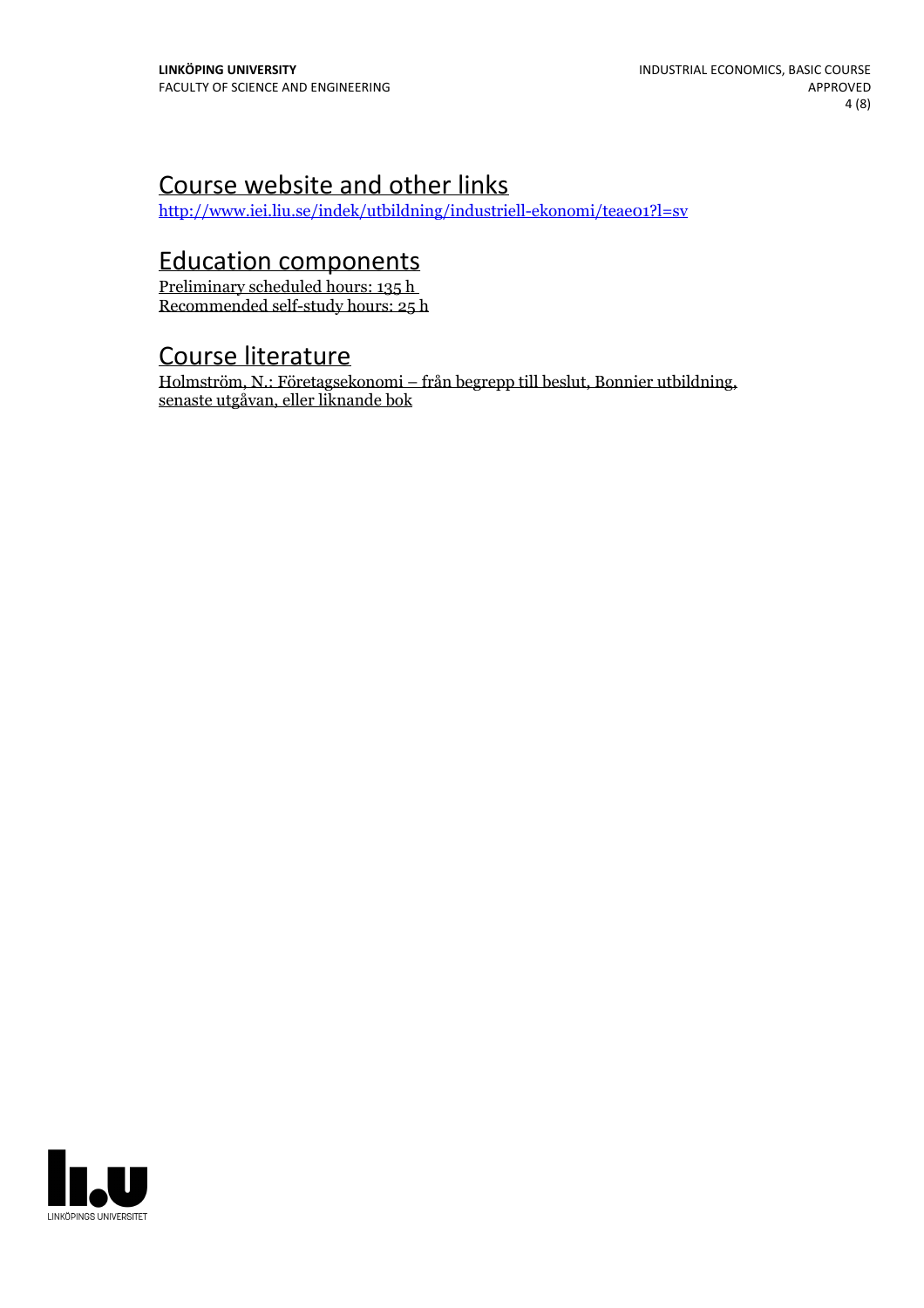# **Common rules**

#### **Course syllabus**

A syllabus has been established for each course. The syllabus specifies the aim and contents of the course, and the prior knowledge that a student must have in order to be able to benefit from the course.

#### **Timetabling**

Courses are timetabled after a decision has been made for this course concerning its assignment to a timetable module. A central timetable is not drawn up for courses with fewer than five participants. Most project courses do not have a central timetable.

#### **Interrupting a course**

The vice-chancellor's decision concerning regulations for registration, deregistration and reporting results (Dnr LiU-2015-01241) states that interruptions in study are to be recorded in Ladok. Thus, all students who do not participate in a course for which they have registered must record the interruption, such that the registration on the course can be removed. Deregistration from <sup>a</sup> course is carried outusing <sup>a</sup> web-based form: www.lith.liu.se/for-studenter/kurskomplettering?l=sv.

#### **Cancelled courses**

Courses with few participants (fewer than 10) may be cancelled or organised in a manner that differs from that stated in the course syllabus. The board of studies is to deliberate and decide whether a course is to be cancelled or changed from the course syllabus.

#### **Regulations relatingto examinations and examiners**

Details are given in a decision in the university's rule book: http://styrdokument.liu.se/Regelsamling/VisaBeslut/622678.

#### **Forms of examination**

#### **Examination**

Written and oral examinations are held at least three times a year: once immediately after the end of the course, once in August, and once (usually) in one of the re-examination periods. Examinations held at other times are to follow a decision of the board of studies.

Principles for examination scheduling for courses that follow the study periods:

courses given in VT1 are examined for the first time in March, with re-

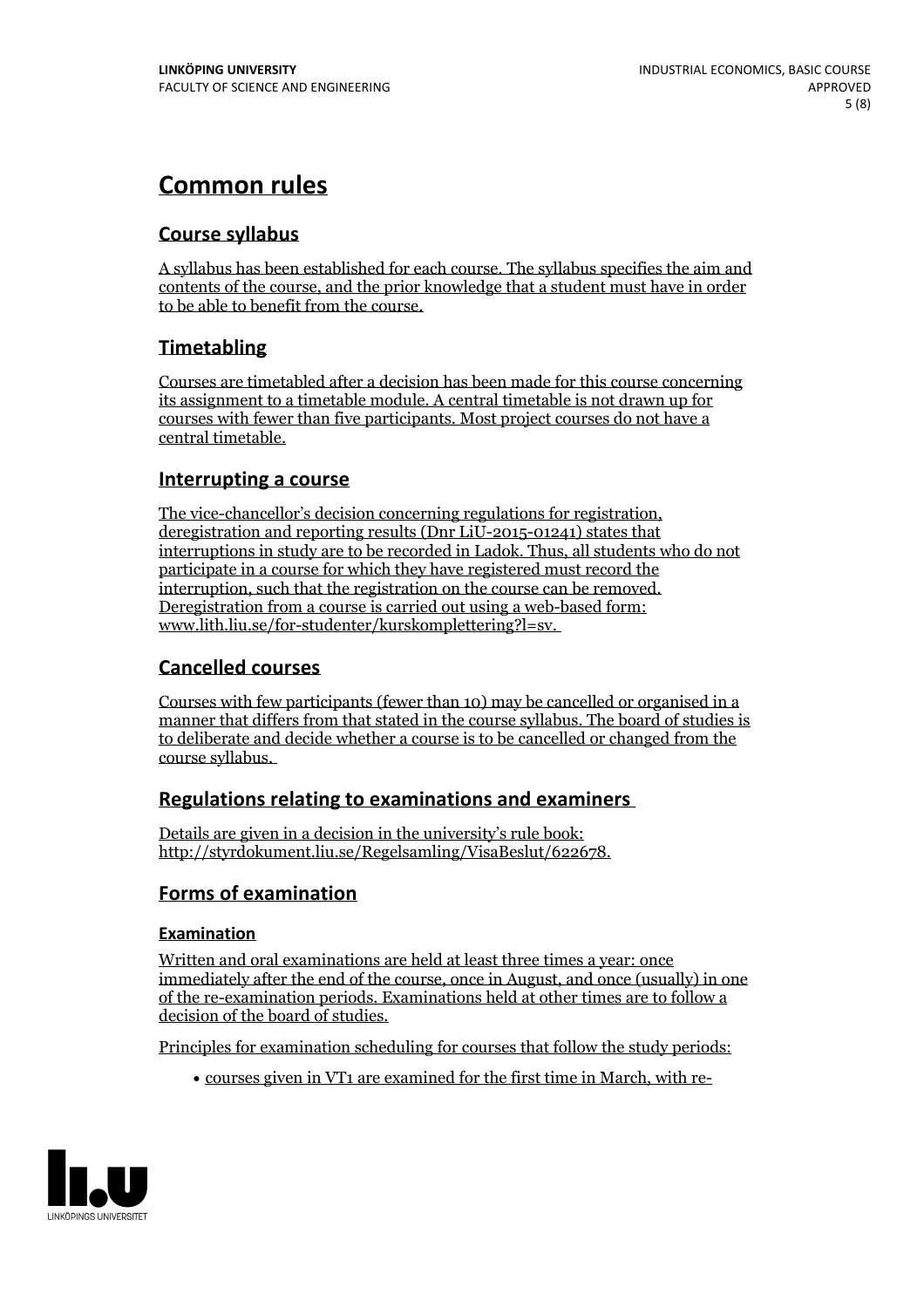examination in June and August

- courses given in VT2 are examined for the first time in May, with re-examination in August and October
- courses given in HT1 are examined for the first time in October, with re-examination in January and August
- courses given in HT2 are examined for the first time in January, with re-examination at Easter and in August.

The examination schedule is based on the structure of timetable modules, but there may be deviations from this, mainly in the case of courses that are studied and examined for several programmes and in lower grades (i.e. 1 and 2).

- Examinations for courses that the board of studies has decided are to be held in alternate years are held only three times during the year in which
- the course is given.<br>• Examinations for courses that are cancelled or rescheduled such that they are not given in one or several years are held three times during the year that immediately follows the course, with examination scheduling that corresponds to the scheduling that was in force before the course was cancelled or rescheduled.
- $\bullet$  If teaching is no longer given for a course, three examination occurrences are held during the immediately subsequent year, while examinations are at the same time held for any replacement course that is given, or alternatively in association with other re-examination opportunities. Furthermore, an examination is held on one further occasion during the next subsequent year, unless the board of studies determines otherwise. If <sup>a</sup> course is given during several periods of the year (for programmes, or
- on different occasions for different programmes) the board orboards of studies determine together the scheduling and frequency of re-examination occasions.

#### **Registration for examination**

In order to take an examination, a student must register in advance at the Student Portal during the registration period, which opens 30 days before the date of the examination and closes 10 days before it. Candidates are informed of the location of the examination by email, four days in advance. Students who have not registered for an examination run the risk of being refused admittance to the examination, if space is not available.

Symbols used in the examination registration system:

\*\* denotes that the examination is being given for the penultimate time.

 $*$  denotes that the examination is being given for the last time.

#### **Code of conduct for students during examinations**

Details are given in a decision in the university's rule book: http://styrdokument.liu.se/Regelsamling/VisaBeslut/622682.

#### **Retakes for higher grade**

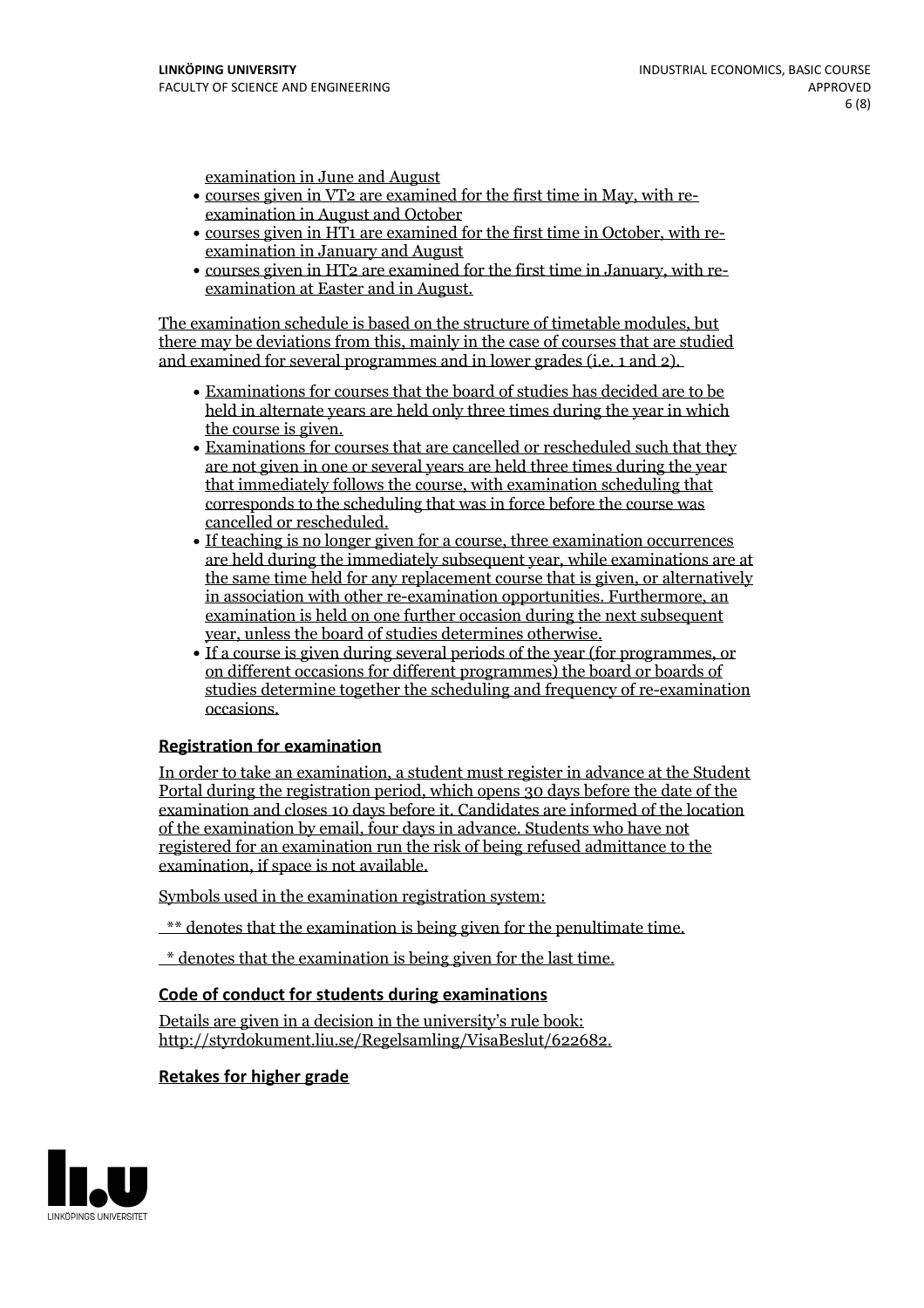Students at the Institute of Technology at LiU have the right to retake written examinations and computer-based examinations in an attempt to achieve a higher grade. This is valid for all examination components with code "TEN" and "DAT". The same right may not be exercised for other examination components, unless otherwise specified in the course syllabus.

#### **Retakes of other forms of examination**

Regulations concerning retakes of other forms of examination than written examinations and computer-based examinations are given in the LiU regulations http://styrdokument.liu.se/Regelsamling/VisaBeslut/622678.

#### **Plagiarism**

For examinations that involve the writing of reports, in cases in which it can be assumed that the student has had access to other sources (such as during project work, writing essays, etc.), the material submitted must be prepared in accordance with principles for acceptable practice when referring to sources (references or quotations for which the source is specified) when the text, images, ideas, data, etc. of other people are used. It is also to be made clear whether the author has reused his or her own text, images, ideas, data, etc. from previous examinations.

A failure to specify such sources may be regarded as attempted deception during examination.

#### **Attempts to cheat**

In the event of <sup>a</sup> suspected attempt by <sup>a</sup> student to cheat during an examination, or when study performance is to be assessed as specified in Chapter <sup>10</sup> of the Higher Education Ordinance, the examiner is to report this to the disciplinary board of the university. Possible consequences for the student are suspension from study and a formal warning. More information is available at https://www.student.liu.se/studenttjanster/lagar-regler-rattigheter?l=sv.

#### **Grades**

The grades that are preferably to be used are Fail (U), Pass (3), Pass not without distinction  $(4)$  and Pass with distinction  $(5)$ . Courses under the auspices of the faculty board of the Faculty of Science and Engineering (Institute of Technology) are to be given special attention in this regard.

- 1. Grades U, 3, 4, 5 are to be awarded for courses that have written
- examinations. 2. Grades Fail (U) and Pass (G) may be awarded for courses with <sup>a</sup> large degree of practical components such as laboratory work, project work and group work.

#### **Examination components**

- 
- 1. Grades U, 3, 4, <sup>5</sup> are to be awarded for written examinations (TEN). 2. Grades Fail (U) and Pass (G) are to be used for undergraduate projects and other independent work.